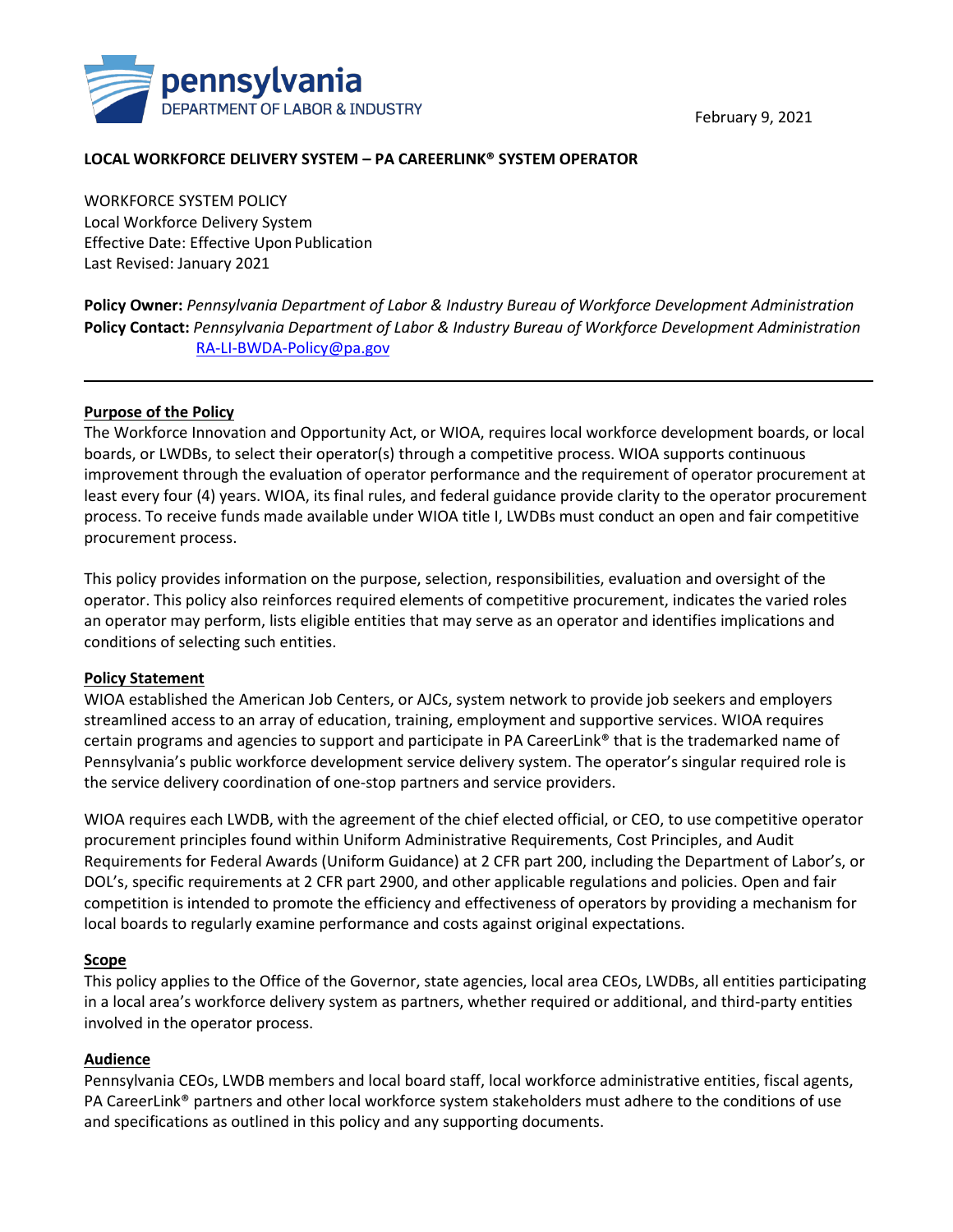## **Related State Policies**

WSP No. 02-2015 Local Governance Policy WSP No. 03-2015 Financial Management Policy WSP No. 108-01 (C1) Regional/Local Planning – Multi-Year Plans (Change 1) WSP No. 121-03 Memorandum of Understanding (MOU) of the One-Stop Delivery System WSP No. 121-05 Local Workforce Delivery System – PA CareerLink® Certification and Continuous Improvement

### **Definitions**

**Chief elected official, or CEO,** is the chief executive officer of a unit of general local government in a local workforce development area. By legislation, the CEO is financially liable for workforce funds allocated to a local workforce development area. The CEO is responsible for appointing local workforce development board members, approving the local workforce development board budget and serving as the local grant recipient.

**Core programs** are the partner programs found in WIOA title I (Adult, Dislocated Worker and Youth); title II (Adult Education); title III (Wagner-Peyser); and title IV (Vocational Rehabilitation).

**Employer of record** is an entity that serves as a solely administrative party between such an entity and the individual(s) it employs, wherein no supervisory relationship in part or in whole exists within the relationship.

**Firewall** is a type of internal control set within an organization to prevent conflict-of-interest situations while allowing for clear separation of duties between involved parties. Such firewall(s) serve as an ethical barrier between involved parties to prevent an exchange of information or communication that can lead to a conflict of interest or the perception thereof.

**Internal controls** are controls established as business practices, policies or procedures within an organization to create value while minimizing risk. These controls ensure the organization operates in compliance with all applicable laws, regulations, policies, procedures and agreements.

**Local one-stop delivery system** is the network of workforce-related products, programs, services, activities and service locations established to meet business and job-seeker needs in a local workforce area.

**Local one-stop delivery system operator**, or operator, is an entity (public, private or nonprofit) or a consortium of entities that, at a minimum, includes three or more of the required one-stop partners of demonstrated effectiveness in the local area and is designated or certified under WIOA sec. 121(d). The operator's singular required role is to coordinate service delivery among one-stop partners and service providers.

**Local workforce development area, or LWDA,** also referred to as a local area, serves as a jurisdiction for the administration of workforce development activities and execution of adult, dislocated worker, and youth funds allocated by the state. Such areas may be aligned with a region identified in WIOA sec. 106(a)(1) or may be components of a planning region, each with its own LWDB. The governor must designate local areas for the state to receive adult, dislocated worker, and youth funding under title I, subtitle B of WIOA.

Local areas are also the areas where LWDBs oversee their functions, including strategic planning, operational alignment, service-delivery design and a jurisdiction where workforce system partners align resources at a substate level to design and implement overall service-delivery strategies.

**Local workforce development board, or LWDB,** also referred to as local boards, are regional entities created to implement the Workforce Innovation and Opportunity Act of 2014 which authorizes and funds employment and training programs in the United States. The LWDB's main role is to direct federal, state and local funding to workforce development programs. Every community in Pennsylvania is associated with a LWDB. LWDBs develop workforce and regional strategies, as well as conduct and publish research on their regional economy's needs.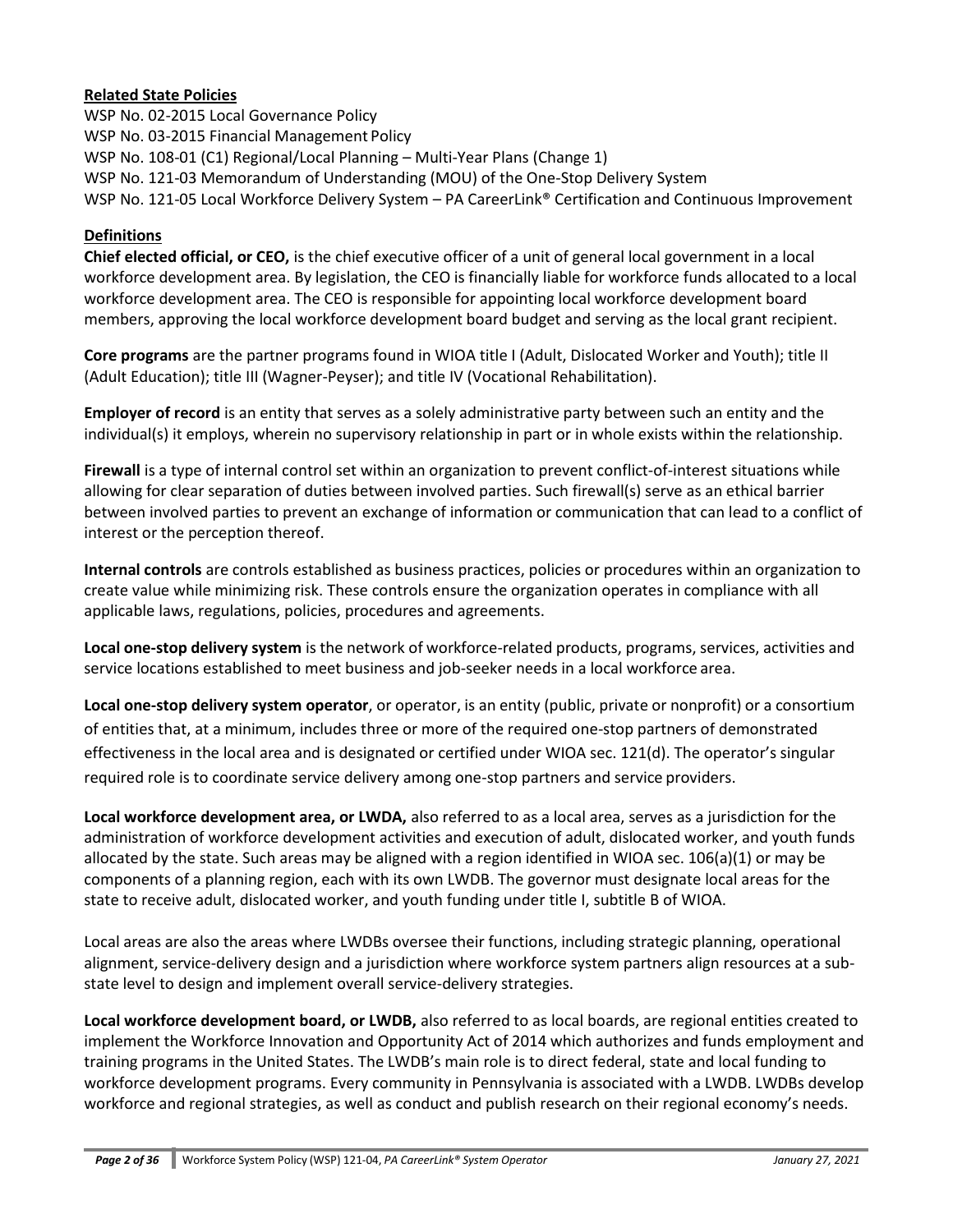LWDBs also provide oversight and coordination of the workforce services provided in their region and the overall operation of the storefront delivery of these services at PA CareerLink® locations.

For each LWDB, a chief elected official (a county commissioner or the mayor of a major city) appoints members to the LWDB. These appointed positions are unpaid. A majority of a LWDB's membership must come from private businesses. There are also designated seats for representatives of labor and educational institutions, such as community colleges.

**Local Workforce Delivery System - Memorandum of Understanding, or MOU,** is the product of local discussion and negotiation, and is an agreement developed and executed between the LWDB and the one-stop partners, with the agreement of the chief elected official and the one-stop partners, relating to the operation of the onestop delivery system in the local area. Two or more local areas in a region may develop a joint MOU if they are in a region that has submitted a regional plan under sec. 106 of WIOA.

**Operator evaluation** is a mechanism developed and used to assess an operator's performance and keep the local board apprised of such performance. The annual operator evaluation must include but is not limited to: collecting and reviewing contract provisions adherence, participating partner surveys, other performance measures developed by the local board and consistent with PA CareerLink® certification requirements. Such evaluations could include examples of:

- local one-stop center/system efficiency and effectiveness measures
- measures associated with the performance of the local one-stop system partner programs
- measures associated with the cost of the one-stop system
- continuous improvement

**Participating partner survey** is a document that allows each partner under an operator's purview to evaluate the operator's efficiency and effectiveness. The local board shall consider, at a minimum, the survey results whenever the operator is being evaluated as described herein.

**Pay for performance, or PFP,** is a contract strategy providing government funding streams for a fixed amount to an eligible service provider based on achieving of a specified level of performance for target populations as identified by a local board in accordance with the performance accountability system established by WIOA Sec.  $116(b)(2)(A)$ .

**Pennsylvania CareerLink® or PA CareerLink®** is the registered trademarked name of Pennsylvania's one-stop workforce development service-delivery system, including each one-stop and public-facing aspects of the online job-matching system used by individuals, job seekers, employers, program partners and providers, training providers and other stakeholders.

**Pennsylvania Department of Labor & Industry, or L&I,** is legally designated by the governor to serve as the state workforce agency.

**Procurement request** is the mechanism in the procurement process used to solicit a response from an entity (or entities) to provide a service or activity. For example, both a request for proposal, or RFP, and a request for quotes, or RFQ, are procurement requests.

**Required and additional partners** are entities that administer required programs or activities as described in WIOA Sec. 121(b)(1)(B) and 20 CFR § 678.400, or the additional programs as described in WIOA Sec. 121(b)(2)(B) and 20 CFR § 678.410 in a local area. Required programs and activities are mandated to be made available in the PA CareerLink® delivery system, while additional programs may be made available if approved by the CEO and the LWDB. All partners must enter into a MOU with the LWDB.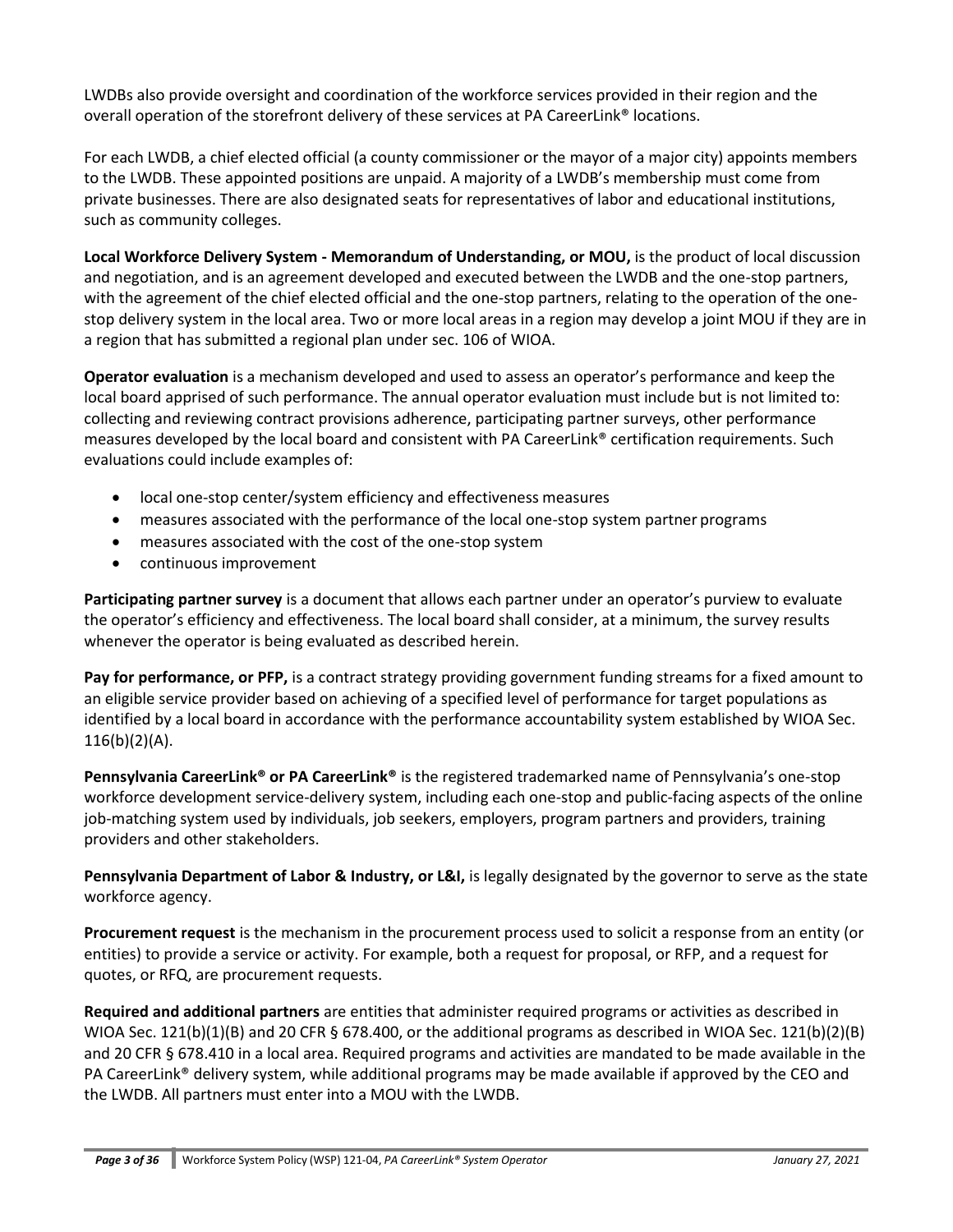**Workforce delivery system committee, or WDS committee,** is an optional local board committee, and is required if a LWDB competes for and is selected as the operator. It is established to ensure partner involvement in local PA CareerLink® system operations and to use the experience and expertise of such individuals to provide information and recommendation to the local board and the local system operator with planning, implementing and other issues related to such workforce development operations.

**Workforce Innovation and Opportunity Act, or WIOA,** superseded the Workforce Investment Act of 1998 (WIA) and amended the Adult Education and Family Literacy Act, the Wagner-Peyser Act and the Rehabilitation Act of 1973. To help businesses and job seekers meet their needs, the workforce system established under WIOA is integrated by design. WIOA envisioned connecting businesses with job seekers, through meaningful partnerships among workforce, education, human services and economic development entities, ensuring optimum results and resource leveraging. The law addresses job seekers' needs by establishing a workforce system delivering access to employment, education, training and support services to succeed in the labor market. Through the PA CareerLink® one-stop system, WIOA addresses employers' needs by connecting them with skilled workers able to compete in the global economy.

## **Procedures**

### Action

LWDBs must follow all federal, state and local selection competitive procurement requirements when selecting the operator. Additionally, LWDBs must incorporate the following items listed within this policy and supporting documents.

Who may be an operator in the PA CareerLink<sup>®</sup> Service Delivery System?

- I. The operator must be either an entity (public, private, or nonprofit) or a consortium of entities. If the consortium of entities is one of the one-stop partners, it must at a minimum, include three (3) or more of the required one‐stop partners of demonstrated effectiveness as described in WIOA section 678.400. All entities must sign the contract between the LWDB and the selected operator.
- II. Operator(s) may operate one or more PA CareerLink® service locations, or there may be multiple local area operators in a local workforce development area, or local area, or LWDA.

In a planning region (i.e., a region composed of two or more local workforce development areas) where there are multiple PA CareerLink® service locations, the CEOs and LWDBs that make up the planning region may consider a single operator for the region. Provision must be made that a planning region's local workforce delivery system Memorandum of Understanding, or MOU, is accounted for and includes the planning region's combined one-stop partners. CEOs representing each of the local areas must be signatories of the Planning Region MOU and the operator contract.

*Note*: LWDBs considering the option of a regional operator, must contact the Pennsylvania Department of Labor & Industry, or L&I, at the earliest opportunity to discuss a timeline for system of record changes and other administrative requirements.

- III. The types of entities that may be an operator include:
	- A community-based organization
	- Employment Service State agencies under Wagner-Peyser Act
	- A for-profit entity (e.g., a corporation, incorporated consultancy or agencies)
	- A government agency (e.g., state agency, local or county government, school district)
	- Indian Tribes or Tribal organizations
	- An institution of higher education
	- An interested organization capable of carrying out the duties of the operator (e.g., a chamber of commerce, an economic development corporation or a labor market organization)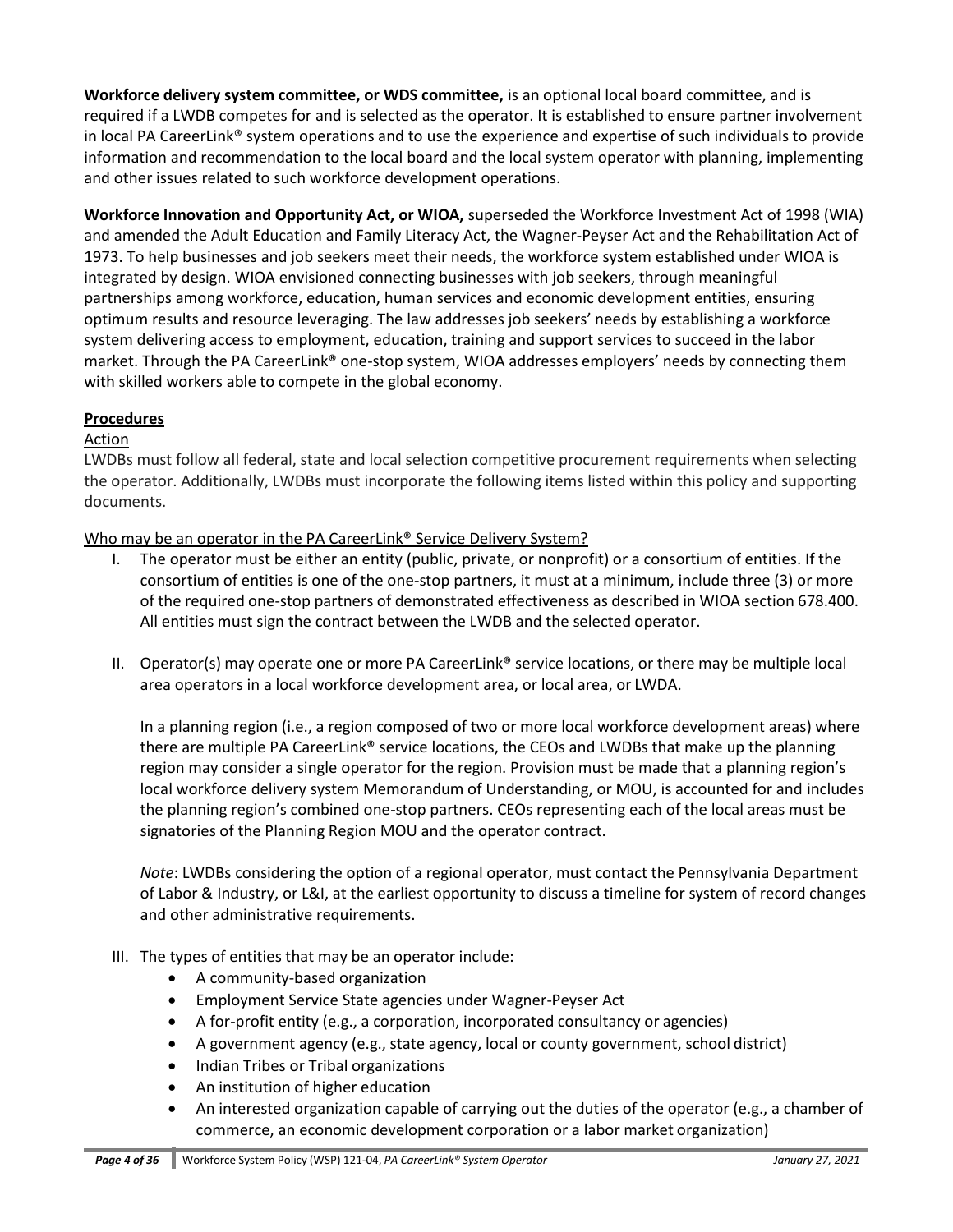- LWDBs under the following conditions: if the LWDB complies with this policy and associated guidance; if the LWDB complies with the competition requirements in 20 CFR §§ 678.605(c) and 678.615(a); and if after the competition process the LWDB is selected as the operator, the local CEO and the governor agree to the selection of the LWDB. See *Appendix D: Local Board as One-Stop Operator*
- A non-profit organization
- A nontraditional public secondary school (e.g., a night school, adult school or an area career and technical education school)
- A workforce intermediary (e.g., quasi-governmental bodies such as a county commission)

*Note*: Elementary schools and secondary schools are not eligible to be an operator.

IV. Workforce development system structure exception requirements apply to any eligible entity (i.e., LWDB, county entity, commission or corporation) that has been, or will be, selected to performmore than one (1) of the following administrative or programmatic functions: LWDB, local area or planning region fiscal agent, staff to the LWDB, operator, or direct provider of workforce-related services or activities. Refer to L&I's Local Governance Policy for additional guidance if a workforce development system structural issue occurs.

## Roles, Responsibilities and Limitations of the Operator.

The LWDB must seek out and consider the PA CareerLink<sup>®</sup> system program partners and service providers feedback during the procurement planning phase which will assist in defining operator role(s) and responsibilities. LWDBs maintain flexibility in defining these role(s) and responsibilities of their respective operator(s). Entities selected are sub-recipients of a Federal Award and thus, required to follow the Uniform Guidance.

Per Training and Employment Guidance Letter, or TEGL, 15-16, *Competitive Selection of One-Stop Operators*, Jan. 17, 2017 once the LWDB has competitively selected a one-stop operator, the LWDB and the operator must execute a legally binding agreement which may take the form of a written contract or another type of agreement, such as an MOU. The legally binding agreement between a LWDB and an operator is different from the MOUs that are required between a LWDB and its one-stop partners. Additionally, the commonwealth requires the legally binding document between the LWDB and selected operator to contain the provisions, that at a minimum, would classify the agreement as a written contract.

*Note:* Both the Request for Proposal, or RFP, or Request for Quotes, or RFQ, and the resulting final contract must contain both the roles and the responsibilities of the operator in the local workforce service delivery system. By clearly articulating these roles and responsibilities in the RFP or RFQ, the partners in the local system will be fully aware of what the operator is required to do. In addition, the operator must fully comply with established internal controls and conflict of interest policies and procedures as specified in 20 CFR § 679.430.

*I. Required Role*. Operators are required to coordinate the delivery of partner program services in the local service delivery system ensuring a seamless distribution of career services, training services and other employment-related services provided by required and additional partner programs offered in the local area.

To help ensure the coordination of program services, the operator is charged with the functional supervision of one-stop service locations. This may take the form of a service location manager (i.e. Site Administrator) or other means as determined effective. See subsection titled: *Additional Role – Managing PA CareerLink® Service Delivery Operations* for more information.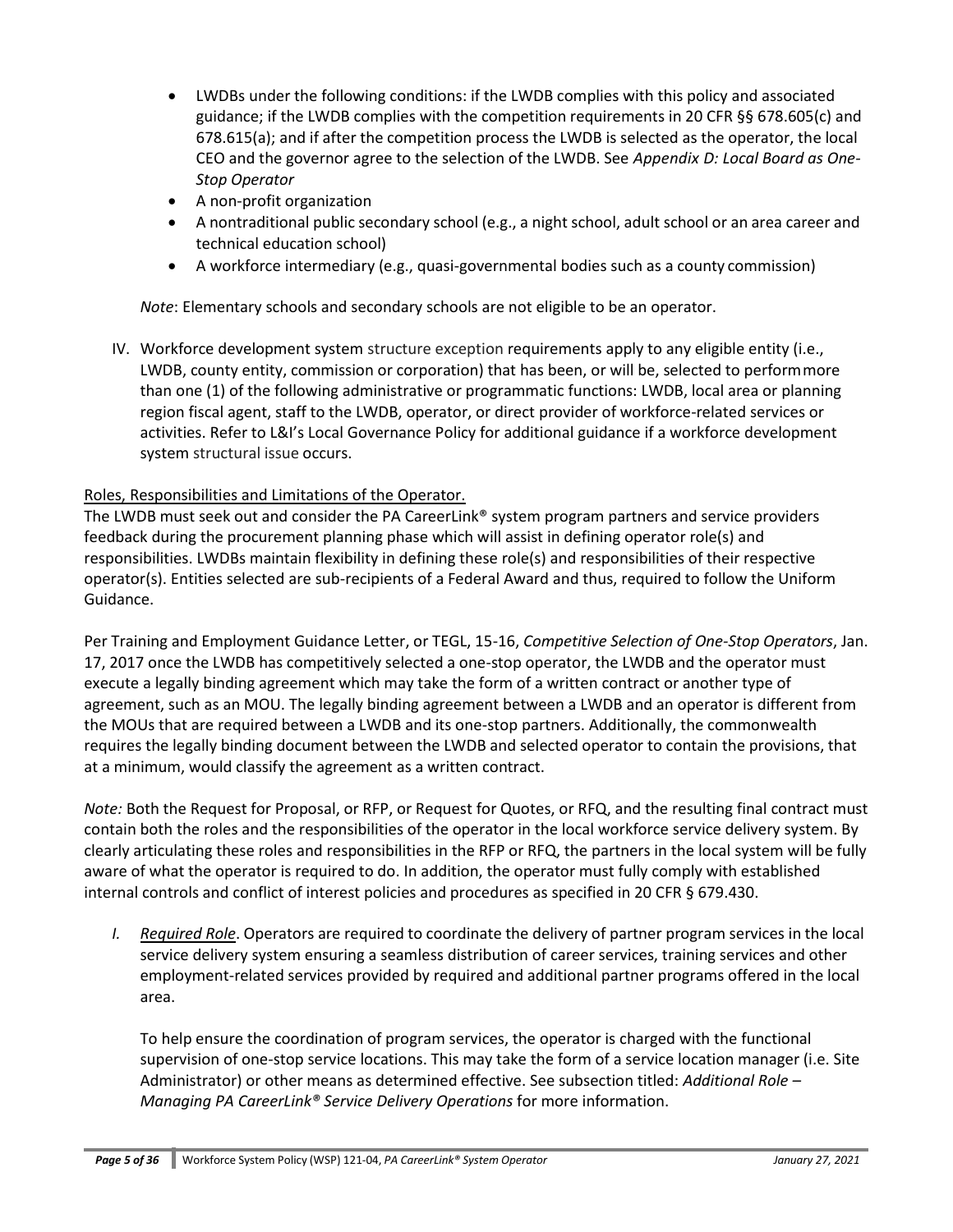- *II. Additional Role(s).* LWDBs may specify additional roles which could include coordinating services across multiple PA CareerLink® service locations encompassing multiple designated workforce development areas, functioning as a direct service provider and managing day-to-day operations of the PA CareerLink® service locations.
	- *A. Service Provision*. The operator may also be a service provider within the PA CareerLink® service delivery system except for an operator that is also the LWDB. Pursuant to 20 CFR § 678.625, the appropriate internal controls within the operator-service provider entity must be employed, as well as specific policies and procedures at the LWDB level regarding oversight, monitoring and evaluations of performance must be followed. Additionally, an entity, or entities, serving as an operator in conjunction with a different role within the local service delivery system, may perform some or all these functions when it is acting in its other role, if it has established sufficient internal controls and conflict of interest policies and procedures. Any entity that has been, or will be, selected as the operator and is a direct provider of workforce-related services/activities must develop a separate written agreement signed by the LWDB, CEO(s) and the entity fulfilling multiple roles that describe the roles and how it will abide by the established internal controls and conflict of interest policies and procedures. The agreement must be attached to the final contract with the LWDB and partners. The agreement must also demonstrate compliance with WIOA and its corresponding regulations and guidance, relevant Office of Management & Budget, orOMB, circulars and other federal regulations, as well as L&I's workforce system directives.

The LWDB must demonstrate appropriate internal controls and conflict of interest policies and procedures are in place that conform to the specifications in 20 CFR § 679.430. In addition, the LWDB must describe such arrangement in its WIOA local plan (and regional plan, if appropriate), as well as any modification to such plan(s). L&I will not approve plans that do not clearly demonstrate the implemented and appropriate internal controls and conflict of interest policies. It is expected that the final contract's operational elements be incorporated in the local workforce delivery system MOU.

*B. Additional Role – Managing PA CareerLink® Service Delivery Operations.* The operator is responsible for ensuring that on-going and daily one-stop service location operations are accomplished. Duties must include, but are not limited to: organizing and coordinating all co-located partner staff by function in accordance with state personnel rules, collective bargaining agreements and state policy and guidance; establishing a customer flow model that is customizable to the needs of individual customers; developing operational procedures and protocols that promote effective, seamless service delivery ensuring that individual partner program performance and outcomes are not negatively affected; communicating workforce system policy, directions and information according to communication protocol; and establishing policies and procedures for situations such as inclement weather, holidays, breaks or time off, which account for relevant policies that may not be consistent across the partners.

The operator may designate a service location manager for each comprehensive center, affiliated site or network of service sites and specialized center as appropriate. A service location manager may be hired, selected from current partner staff, or by other alternative method to ensure functional supervision of day-to-day operations. A service location manager may also oversee multiple sites. Staff assigned to the operator are a shared cost of the program partners. Service location managers and other operator staff (e.g., front desk staff and security guards) are negotiated between the LWDB and all partners that sign the local workforce delivery system MOU. Considerations of a program partners' "in-kind" contributions to the costs of the operator must be accounted for if the contribution is in the form of providing operator staff.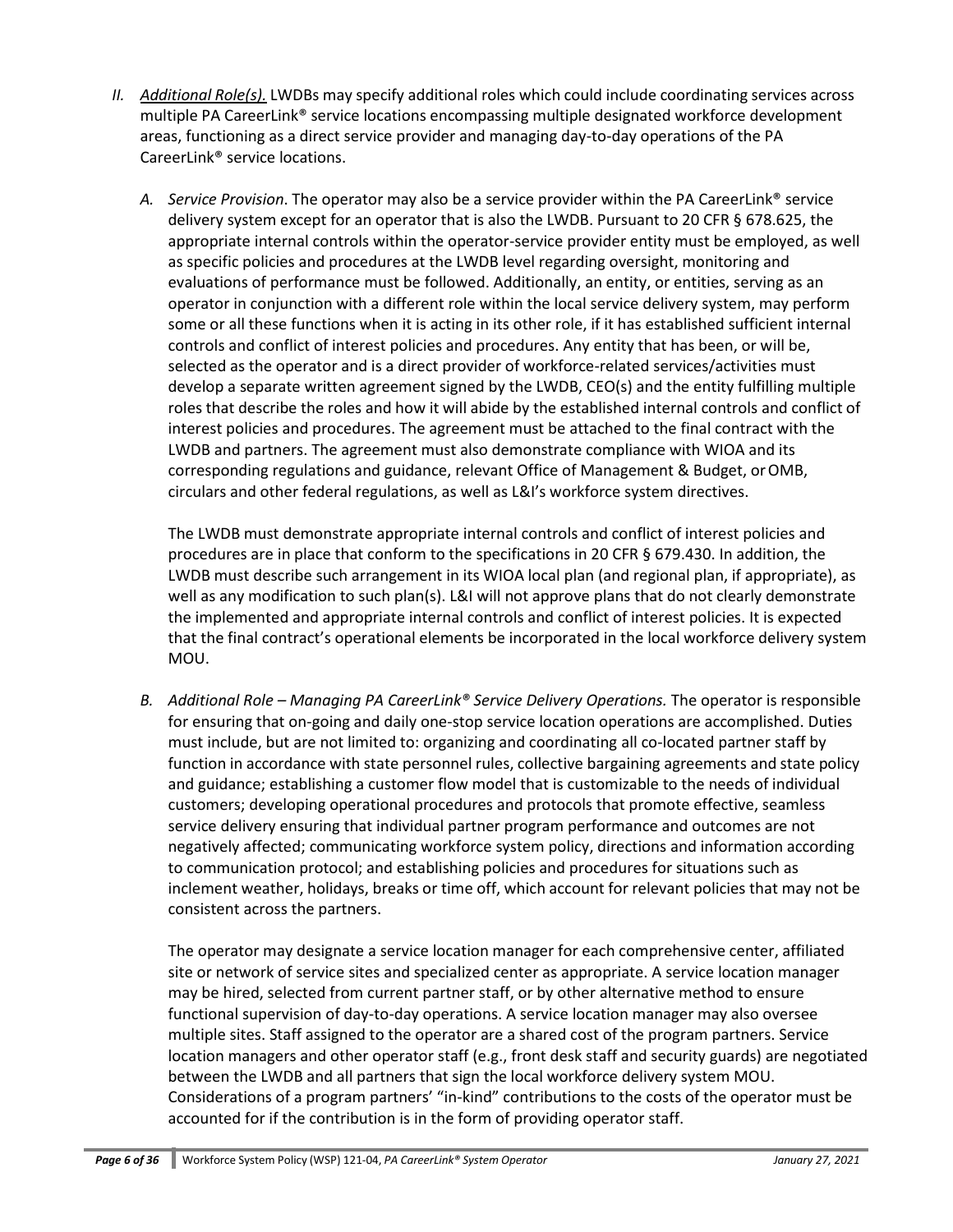*Note*: If a service location manager is hired, the roles and responsibilities of the service location manager must not conflict with those of the operator and must be fully delineated from those roles and responsibilities of the operator proper. Such clarification must be provided in the procurement request, resulting operator contract and local workforce delivery system MOU.

*Note*: Functional supervision does not supersede human resource provisions established by any staff(s) employer of record. For example, state employees must be governed by state personnel rules, collective bargaining agreements and applicable state policy.

*III. Responsibilities of the Operator.* The LWDB may assign any number of responsibilities to the operator. LWDBs should consider the following responsibilities, though this is not an exhaustive list, when determining the scope and depth of the operator's effect on the workforce system.

## *A. Administration*

- Is fully cognizant of WIOA and its regulations, state and LWDB imposed policies or directives, and other applicable laws, regulations, rules or contracts to guide administrative requirements and efforts
- Is fully cognizant of and implements the negotiated MOU
- Develops procedures for one-stop service location operations in partnership with stakeholders
- Negotiates with partners and service providers regarding their one-stop service locationroles, responsibilities, services and activities, staff complement and other operational particulars
- In concert with the LWDB and/or assigned local area staff, negotiates with partners and service providers regarding expenses related to space, occupancy, shared costs and other costs associated with the operator and one-stop delivery system
- Recommends, maintains and retires one-stop service locations' technologic tools and services
- Provides LWDB with programmatic and fiscal reports and other relevant operational information

# *B. Coordination*

- Coordinates the provision of one-stop partners services and activities as reflected in theMOU
- Establishes and maintains relationships with one-stop partners and service providers to effect high degrees of partner collaboration and program integration
- Serves as an unbiased intermediary or liaison for all the one-stop partners and serviceproviders
- Encourages one-stop partner and service provider engagement
- Organizes and leads periodic one-stop partner and service provider meetings
- Attends individual one-stop partner and service provider meetings
- Knows and understands the programmatic parameters of every partner and service provider
- Knows and understands one-stop partners' and service providers' performance measurement goals
- Ensures that an effective customer referral mechanism is in place and monitors usage
- Provides avenues of communication so that one-stop partners and services providers are informed of LWDB and other workforce development stakeholders' communiques or activities
- Communicates one-stop partners and service providers services and activities to the community
- Communicates local area stakeholder workforce development related community events

# *C. Managerial*

- Provides operational management supervision across the PA CareerLink<sup>®</sup> service delivery system
- Plans, directs, reviews and provides functional supervision of PA CareerLink<sup>®</sup> staff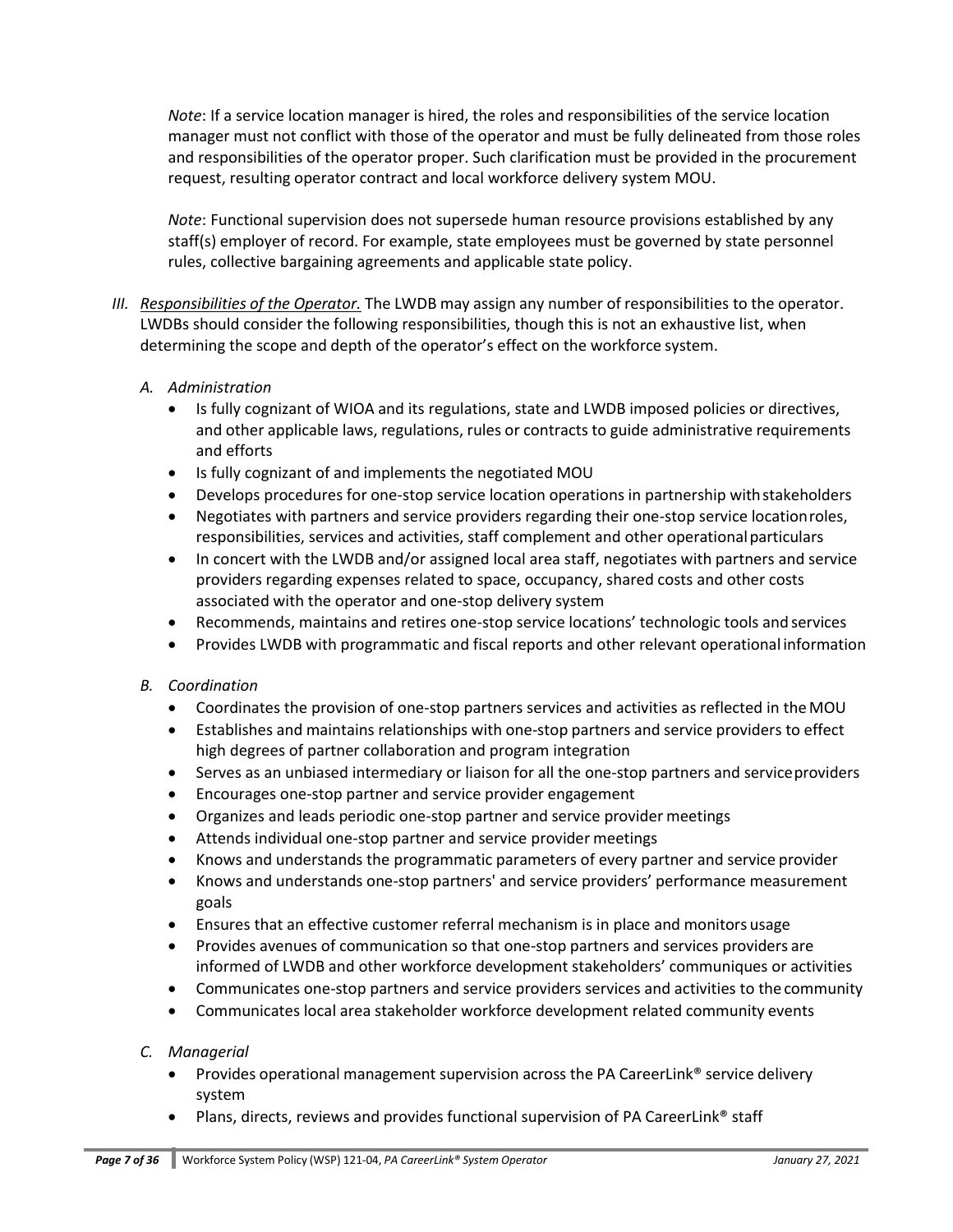- Ensures compliance with federal and state issued policy and guidance, LWDB policies andlocal area operational manual(s) as may exist
- Reviews and enacts the LWDB's WIOA regional and local plan, policies and directives
- Reviews and helps ensure compliance with PA CareerLink® Certification policy and guidance.*If the LWDB is selected as an operator, this responsibility is transitioned to the Pennsylvania Workforce Development Board.*
- For LWDAs that maintain PA CareerLink<sup>®</sup> operational and/or business plan(s), the operator, in partnership with stakeholders and as directed by the LWDB, will help develop and implement such plans
- Reviews and enacts the L&I's Non-Discrimination Plan, or NDP
- Plans and directs service delivery system and staff capacity building
- Implements customer satisfaction measurement and feedback mechanisms
- Seeks and remediates duplicated employment and training services and activities
- Monitors identified performance indicators and provides required performance reports

### *D. Public Relations*

- Represents the local workforce development one-stop service delivery system to thecommunity
- Communicates with education, economic development and community-based stakeholders
- Gauges current employment and training service provision and interacts with the local area's business community, employer base and job seeking populations to help define future demand
- *IV. Limitations.* The operator may not perform the following functions:
	- Manage or significantly participate in the competitive selection process for the operator
	- Select or terminate an operator, career services and youth providers
	- Develop and submit an Operating Budget for local activities but may provide financial records to the LWDB
	- Be responsible for oversight of itself or other operators
	- Negotiate local and/or regional performance accountability measures
	- Convene system stakeholders to assist in the development of WIOA plans
	- Prepare and submit WIOA plans
	- LWDBs that serve as the operator will have additional limitations imposed

### Competitive Procurement.

WIOA 20 CFR 678.605(a) requires that the LWDBs conduct a competitive process at least once every four (4) years to properly procure an operator. LWDBs may choose to implement a competitive selection process more than once every four (4) years. LWDBs are recommended to use the guidance provided for the operator procurement process which includes federal mandated procurement practices, internal controls and conflict of interest considerations, key contract elements and administrative factors as referenced in *Appendix B: One-Stop Operator Procurement*.

### Evaluation.

The operator must be evaluated at least annually. Such evaluation must include but is not limited to contract provisions, participating partner surveys and other performance measures developed by the LWDB. The evaluation is to be consistent with PA CareerLink® certification requirements.

### Oversight and Monitoring.

LWDBs are required to provide oversight and monitor the operator. Appropriate firewalls between staff providing administrative, governance and career services and staff responsible for oversight and monitoring of service delivery entities services must be established. Monitoring includes an attestation by the monitoring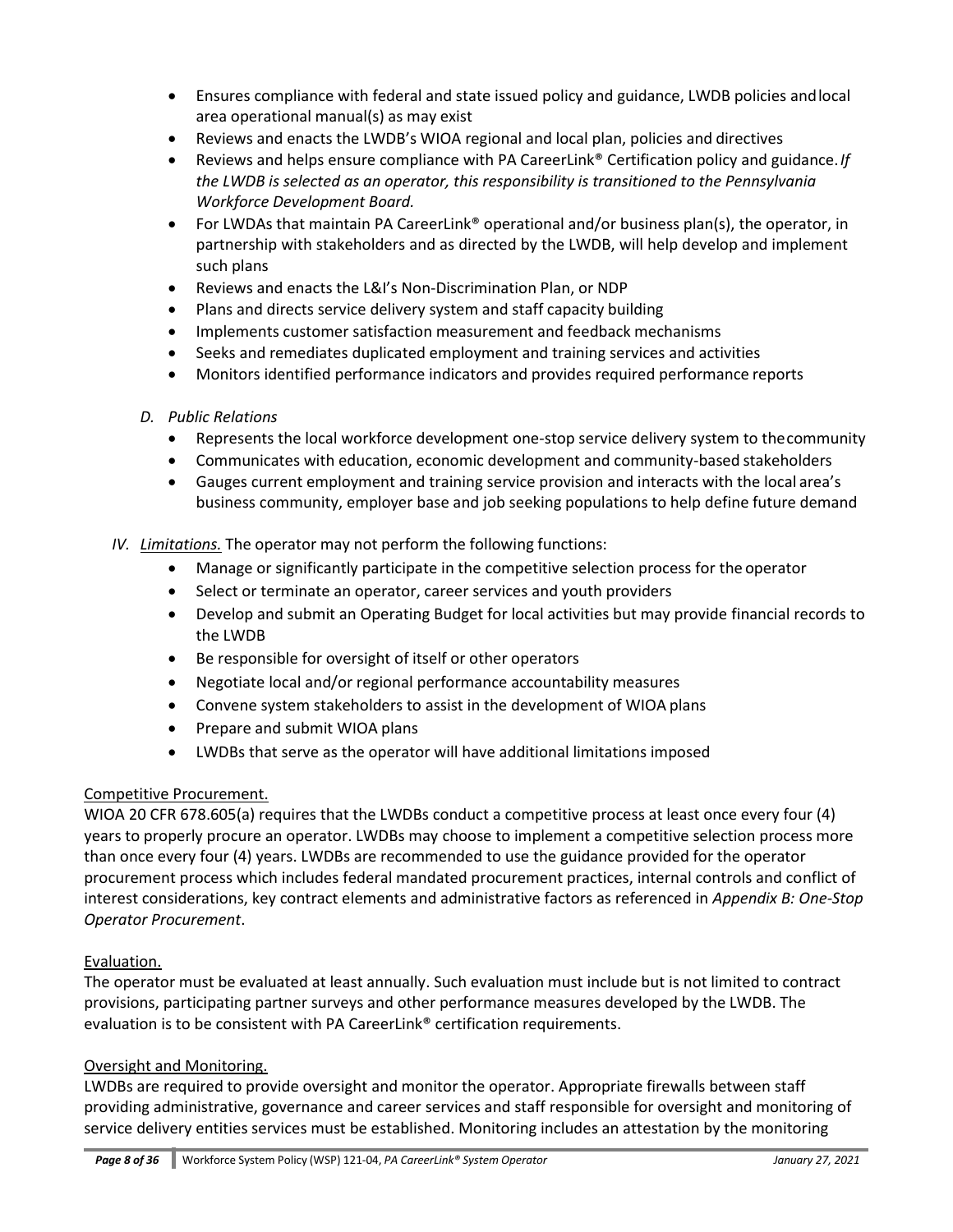entity that it has examined compliance with WIOA requirements and its corresponding regulations, relevant OMB circulars and the terms and conditions of the operator contract. If a local board is selected as the one-stop operator, an outside entity or state agency must conduct the monitoring and report the monitoring results to the CEO in the local area. L&I reserves the right to review compliance monitoring.

# **Resources**

Supporting documents are found at the L&I website [https://www.dli.pa.gov/Businesses/Workforce-](https://www.dli.pa.gov/Businesses/Workforce-Development/Pages/Pennsylvania%27s-Workforce-System-Directives.aspx)[Development/Pages/Pennsylvania's-Workforce-System-Directives.aspx, b](https://www.dli.pa.gov/Businesses/Workforce-Development/Pages/Pennsylvania%27s-Workforce-System-Directives.aspx)elow the posting of this policy.

- Appendix A: Related References
- Appendix B: One-Stop Operator Procurement
- Appendix C: Workforce Delivery System (WDS) Committee
- Appendix D: Local Board as One-Stop Operator
- Appendix E: Epilogue
- Appendix F: Epilogue 2

## **Supporting Information**

- Workforce Innovation and Opportunity Act (Pub. L 113-128), July 22, 2014
- WIOA promulgating regulations including 20 CFR Part 678, Aug. 19, 2016
- Uniform Administrative Requirements, Cost Principles, and Audit Requirements for FederalAwards, Final Rule (also known as the *Uniform Guidance*), 2 CFR Part 200, Dec. 19, 2014
- Uniform Administrative Requirements, Cost Principles, and Audit Requirements for FederalAwards Technical Amendments, 2 CFR Part 2900, Dec. 30, 2015
- Training and Employment Guidance Letter, or TEGL, 15-16, Competitive Selection of One-Stop Operators, Jan. 17, 2017

### **Policy History**

The Workforce Investment Act of 1998, or WIA, introduced the entity known as one-stop operators. Operators could be designated or certified through three mechanisms: a competitive process; as a consortium of three or more partners; or "grandfathered" in from the Job Training Partnership Act. The operator's singular required role was coordination of one-stop center services.

WIOA revised some of the requirements surrounding the operator. Local boards must procure an operator(s) through a competitive process at least every four (4) years. WIOA does not allow for the "designation" or "certification" of any entity as a one-stop operator without a competitive process. WIOA provides no explicit authority to "grandfather" in existing one-stop operators. This procurement must meet criteria ensuring an efficient and effective process is in place for the selection of the operator as outlined in federal statutory and regulatory requirements as well as this policy.

| <b>Revision Date</b> | <b>Author</b> | <b>Description</b>                                                                                                                                                                                                                                                                                     |  |
|----------------------|---------------|--------------------------------------------------------------------------------------------------------------------------------------------------------------------------------------------------------------------------------------------------------------------------------------------------------|--|
| 1/27/2021            | L&I's BWDA    | Minor typographical and grammatical errors were corrected.<br>Additional shared cost clarification was added to page 6, part<br>b, paragraph 2 in response to December 2020-January 2021<br>public posted comments. Epilogue 2 was also created and<br>added.                                          |  |
| 4/21/2020            | L&I's BWDA    | Minor typographical and grammatical errors were corrected.<br>Entire policy was reformatted; most content remained the<br>same with the exception of appendices and necessary<br>revisions stemming from publicly posted comments. Appendix<br>B: One-Stop Operator Procurement was revised to provide |  |

# **Summary of Changes**